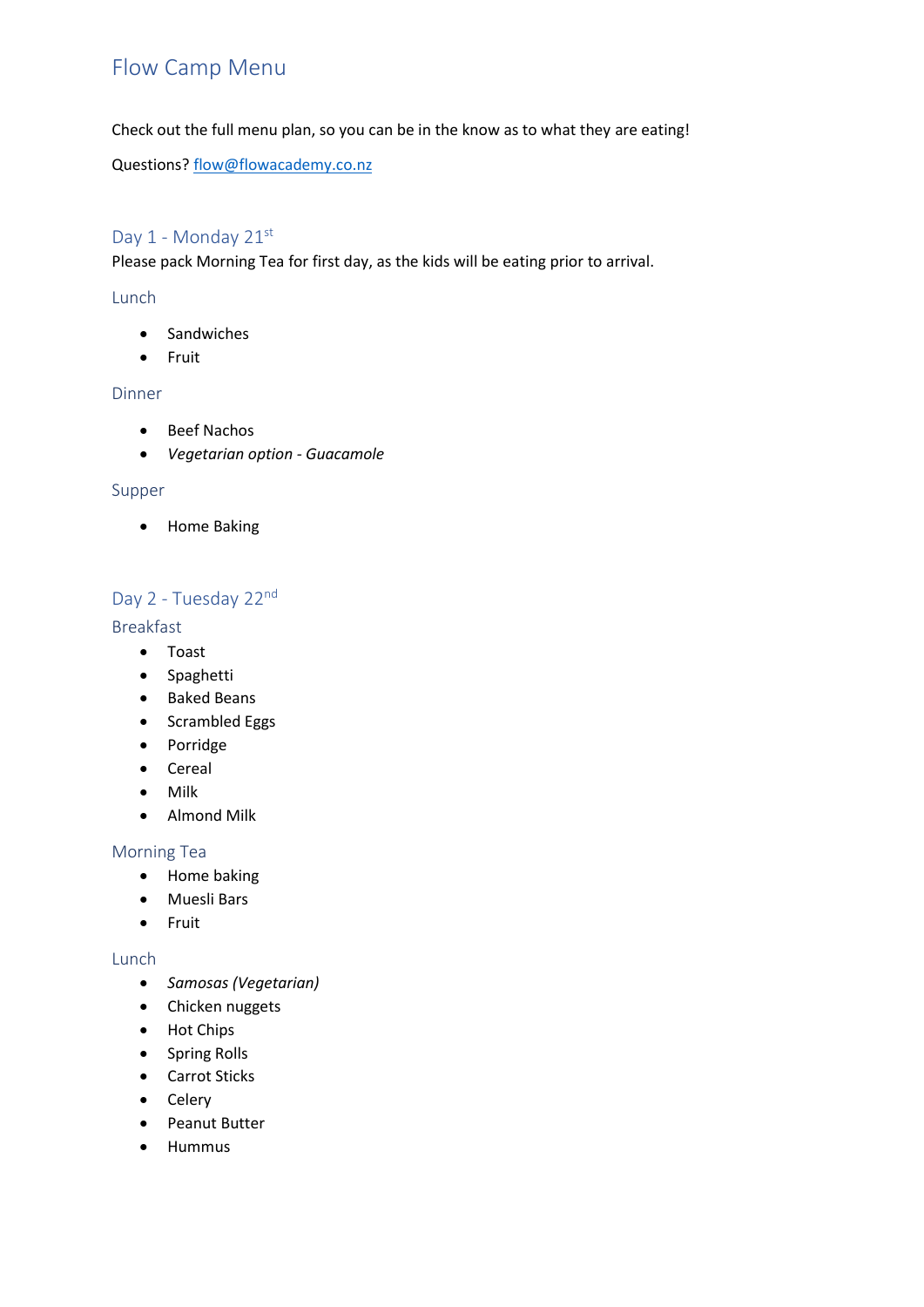### Afternoon Tea

- Home baking
- Muesli Bars
- Fruit

## Dinner

- Beef Lasagne
- Side Vegetables
- *Vegetarian option - Courgette lasagne.*

## Campfire 9:00pm

- Marshmallows
- Hot Cocoa

# Day 3 - Wednesday 23rd

## Breakfast

- Toast
- Spaghetti
- Baked Beans
- Scrambled Eggs
- Porridge
- Cereal
- Milk
- Almond Milk

### Morning Tea

- Home baking
- Muesli Bars
- Fruit

### Lunch

- Sandwiches
- Fruit

### Afternoon Tea

- Home baking
- Muesli Bars
- Fruit

### Dinner - BBQ

- Sausages and Bread
- Hamburgers
- Salad
- *Vegetarian option – Vege patties and sausages*

### Supper

- Home Baking
- Hot Chocolate